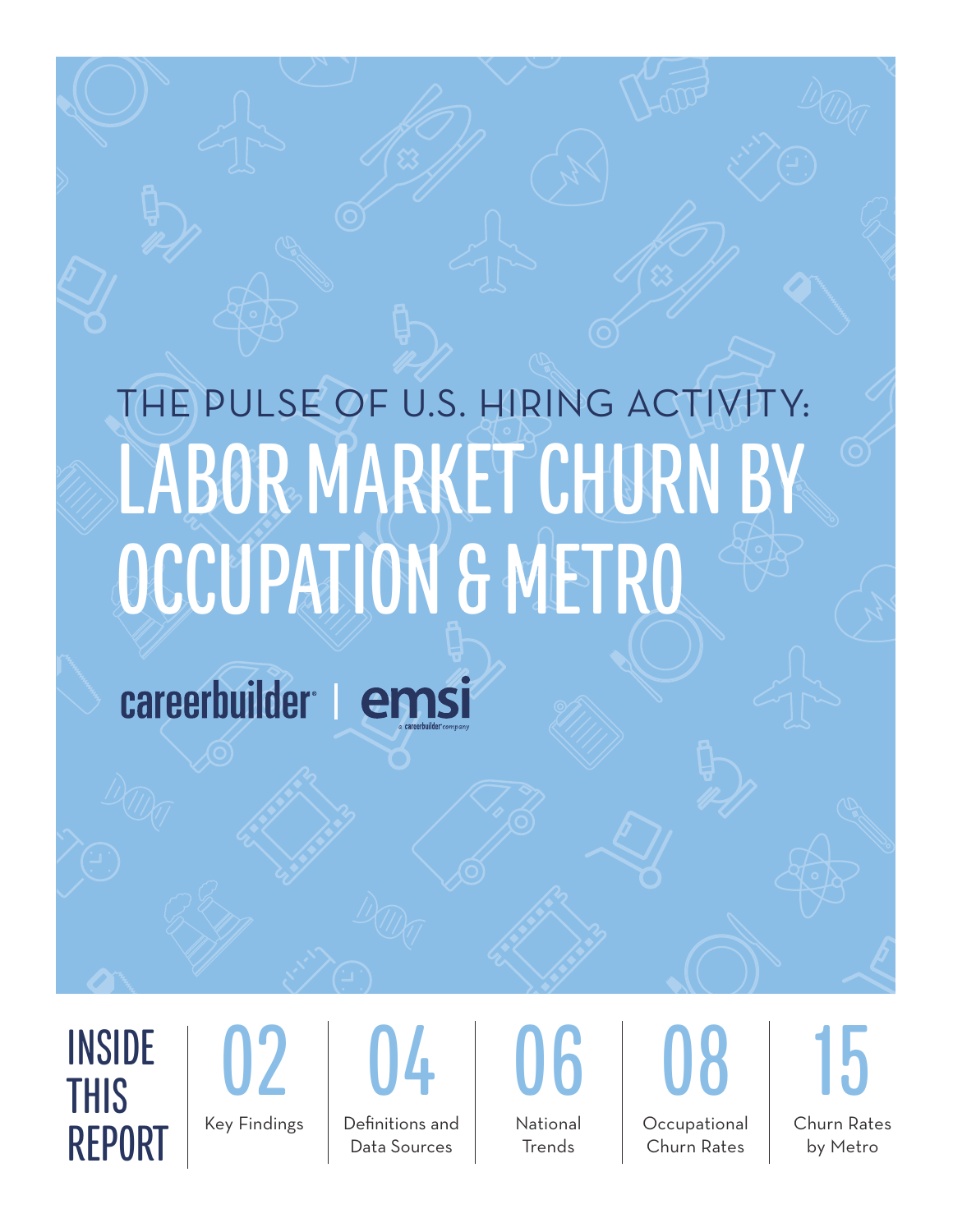## LABOR MARKET CHURN

The vast majority of hiring in the U.S. is driven by the need to replace workers who leave one job for another. In a given year, tens of millions of people will leave jobs – either voluntarily or via layoff – and tens of millions of people will be hired to fill the newly vacant positions. This job-to-job movement is known as labor market churn.

During the Great Recession, the churn rate for all non-farm occupations plummeted by 23 percent – a stark indication that employed workers were less willing to leave their jobs and that employers were hesitant to fill vacant positions and increase headcount. With the recovery more than five years underway, churn rates are rising again but remain far below the levels seen prior to 2007.

While individual businesses typically try to reduce excessive turnover, a high rate of churn in the economy is seen as a positive indicator of labor market health because it suggests workers are more easily able to find jobs that match their skill sets. In fact, a labor market with low churn can hurt the economy. In a 2012 analysis, researchers for the National Bureau of Economic Research determined that low churn rates can shed .4 percent off of annual GDP.<sup>1</sup>

### A HIGH RATE OF CHURN IN THE ECONOMY IS SEEN AS A POSITIVE INDICATOR OF LABOR MARKET HEALTH.

Unfortunately, churn rates stand in contrast to the more positive monthly employment figures, which have averaged 229,000 new jobs a month so far  $in 2014.<sup>2</sup>$ 

In this report, CareerBuilder and Economic Modeling Specialists Intl. (EMSI) review labor market churn rates by occupation at the national and metropolitan levels before, during, and after the Great Recession.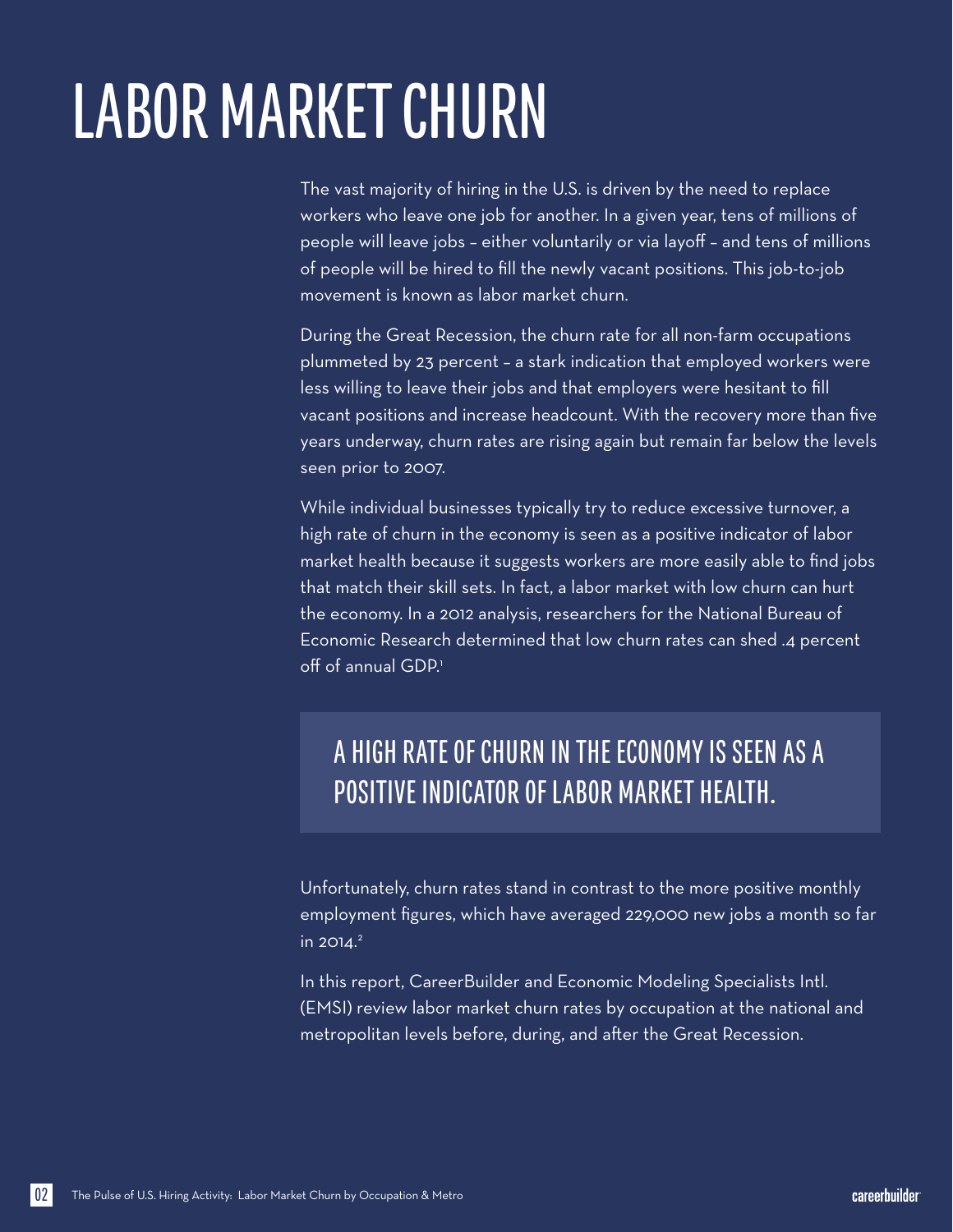## KEY FINDINGS

#### **PEOPLE AREN'T HOPPING FROM ONE JOB TO ANOTHER!–!AT LEAST NOT LIKE THEY DID DURING THE ECONOMY'S PRE-RECESSION PEAK DURING THE MID-2000S.**

The average churn rate for all non-farm occupations in the years preceding the recession (2003-2006) was 85.6 percent. During the recession, the rate fell by nearly 19 points to 64.8 percent in 2009 and has recovered only modestly since then. In 2013, the national churn rate stood at 68.1 percent. Of note, the churn rate has fallen in every major occupation group over the last decade.

**CHURN RATE \$%%'-\$%%(**

86.5% 64.8% 68.1% **CHURN RATE \$%%)**

**CHURN RATE \$%\*'**

#### **CHURN RATES VARY BY OCCUPATION TYPE.**

In 2013, architecture and engineering occupations (44.8 percent) and legal occupations (45.1 percent) had the lowest average annual churn rates. At the other end of the spectrum, food preparation and serving-related occupations (109.4 percent) and construction and extraction occupations (98.3) had the highest churn rates. While no occupation group has fully recovered from the recession, production occupations have seen the strongest rebound in churn rates, regaining 21 percent of their decline after a 19 point drop.

#### **LOW-WAGE OCCUPATIONS TEND TO HAVE THE HIGHEST RATES OF ANNUAL CHURN&**

For perspective, the occupation with the lowest churn, nuclear power plant operators, had an average annual churn rate of 22.5 percent from 2010 to 2013. Median hourly earnings for this occupation are \$37.67 per hour. Meanwhile, fast food cooks, who make \$8.88 per hour, had an average churn rate of 113.3 percent.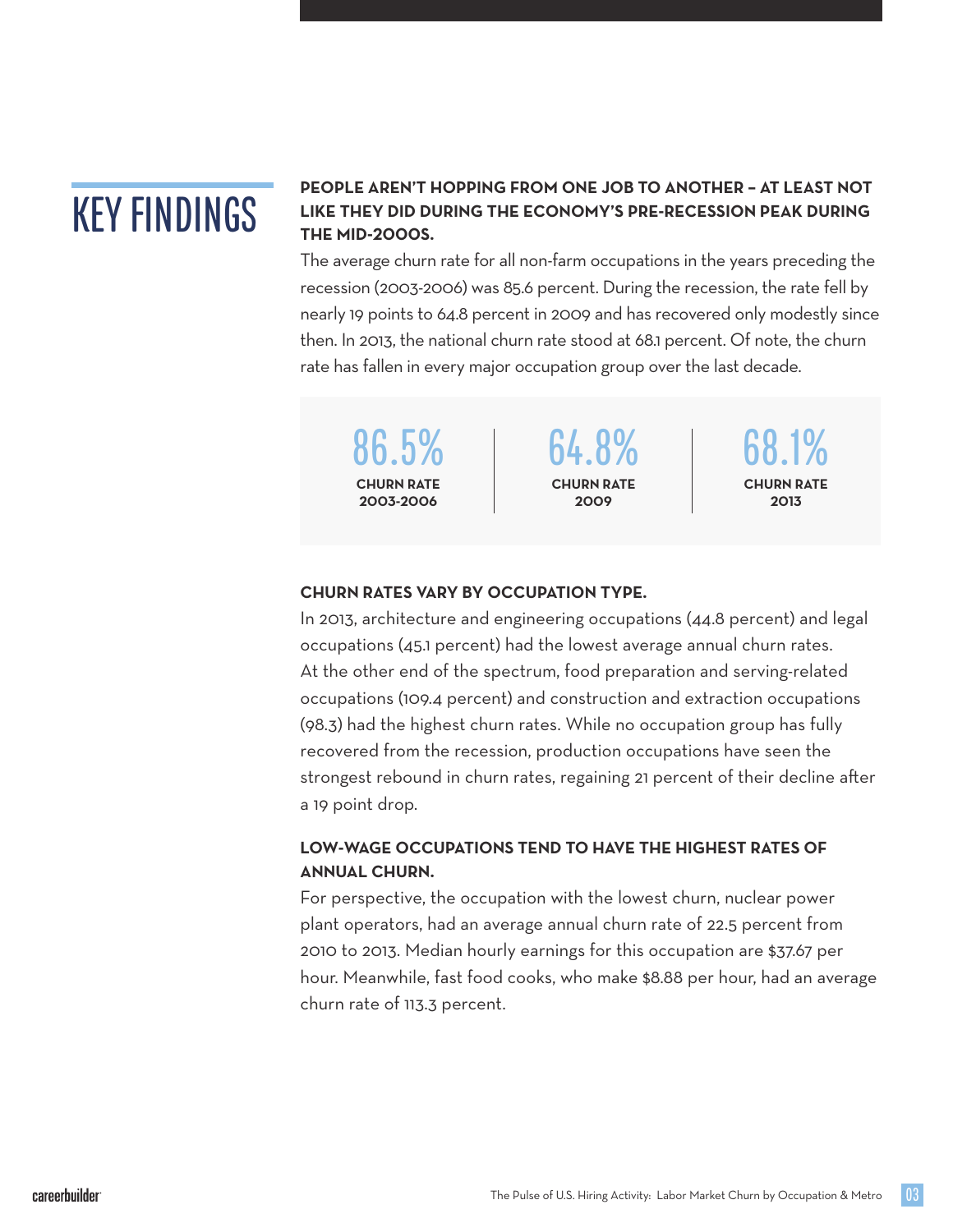#### **CHURN RATES OF IT OCCUPATIONS WERE, ON AVERAGE, MORE RESILIENT DURING THE RECESSION AND RECOVERED SLIGHTLY FASTER THAN ALL NON-FARM OCCUPATIONS&**

Additionally, the effect of the tech boom is seen clearly in certain occupations and metros. For example, the churn rate of Web developers in the San Jose metro grew from 47 percent in 2003 to 93 percent in 2013.

#### **THE CITIES WITH THE MOST SEVERE DECLINES IN CHURN FROM \$%%'!TO!\$%\*'!WERE NORTH PORT-SARASOTA-BRADENTON+!FLORIDA,! VIRGINIA BEACH-NORFOLK-NEWPORT NEWS+!VIRGINIA,!AND TAMPA-ST&! PETERSBURG-CLEARWATER&**

All three went from over 110 percent churn in 2003 to just over 70 percent in 2013. Among the 75 most populous, Boston is the only metropolitan area that saw an increase in churn over the last decade. It also had the highest average churn rate from 2010 to 2013, at 87.5 percent – just ahead of Raleigh, North Carolina (87.2 percent). Raleigh tied with Bakersfield, California, and Indianapolis for the sharpest upticks in churn from 2010 to 2013; each increased 8.3 points.

## DEFINITIONS & DATA SOURCES

Churn is not a measure of employment growth or decline, but rather a measure of job-to-job movement among workers within a labor market. For example, when a worker leaves an engineering job for a higher-paying role across town, the move counts as one separation and one hire. Unless her old firm decides not to replace her, someone new will be hired to take her spot.

EMSI calculates the annual churn rate by finding the average of hires and separations in an occupation, then dividing that number by that year's average employment figure. Churn can exceed 100 percent in certain industries, occupations, and regions when average hires and separations throughout the year are greater than the number of people employed.

Data on hires and separations comes from EMSI's labor market database, a compilation of more than 90 federal and state employment sources, and is based primarily on the U.S. Census Bureau's Quarterly Workforce Indicators (QWI). QWI connects unemployment insurance forms from businesses with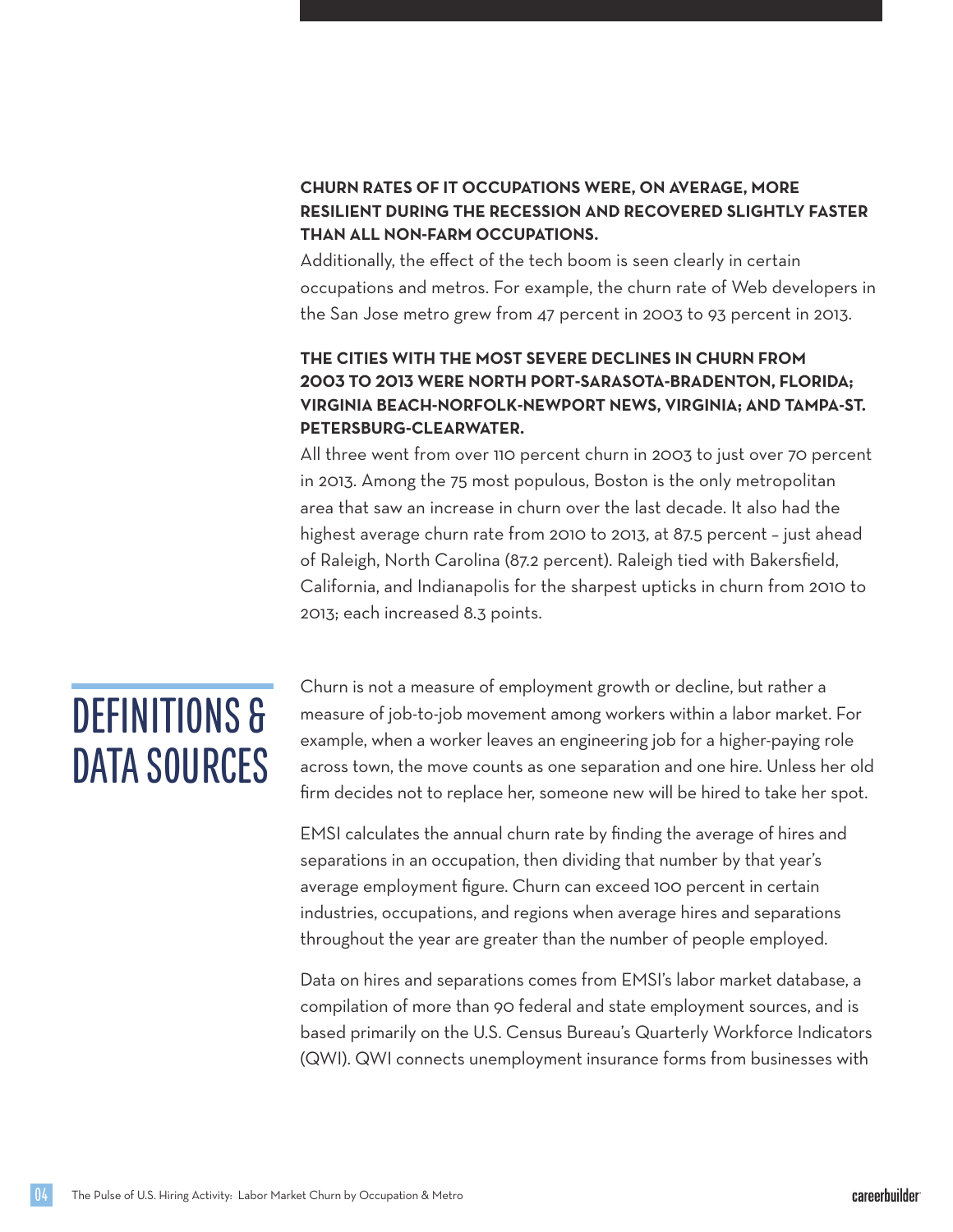the unique Social Security numbers of each employee. Any time a worker shows up on a company's payroll in one quarter when she didn't show up in the previous quarter, she is counted as a hire. Likewise, if for any reason a worker stops working for an employer, she gets counted as a separation.

Employment data used in this report comes from EMSI's 2014.3 Class of Worker dataset and includes only salaried employees.

#### **TWO NOTES OF IMPORTANCE-**

- QWI releases hires and separations, among many other types of data, by industry at the county level, making it the most comprehensive source for industry churn. EMSI combines QWI with other datasets to produce up-to-date hires and separations data for all occupations using staffing patterns, which show the percentage occupational makeup of jobs within each industry. QWI offers more industry and geographic detail – and more accuracy because it's based on administrative records – than the Job Openings and Labor Turnover Survey (JOLTS) from the BLS, which sends a voluntary survey to 16,000 businesses every month. QWI, however, does not break out voluntary separations, also known as quits, like JOLTS does.
- ► Farming, fishing, and forestry occupations (those in the SOC 45-0000 occupation group) were excluded because of the large concentration of seasonal workers in those fields.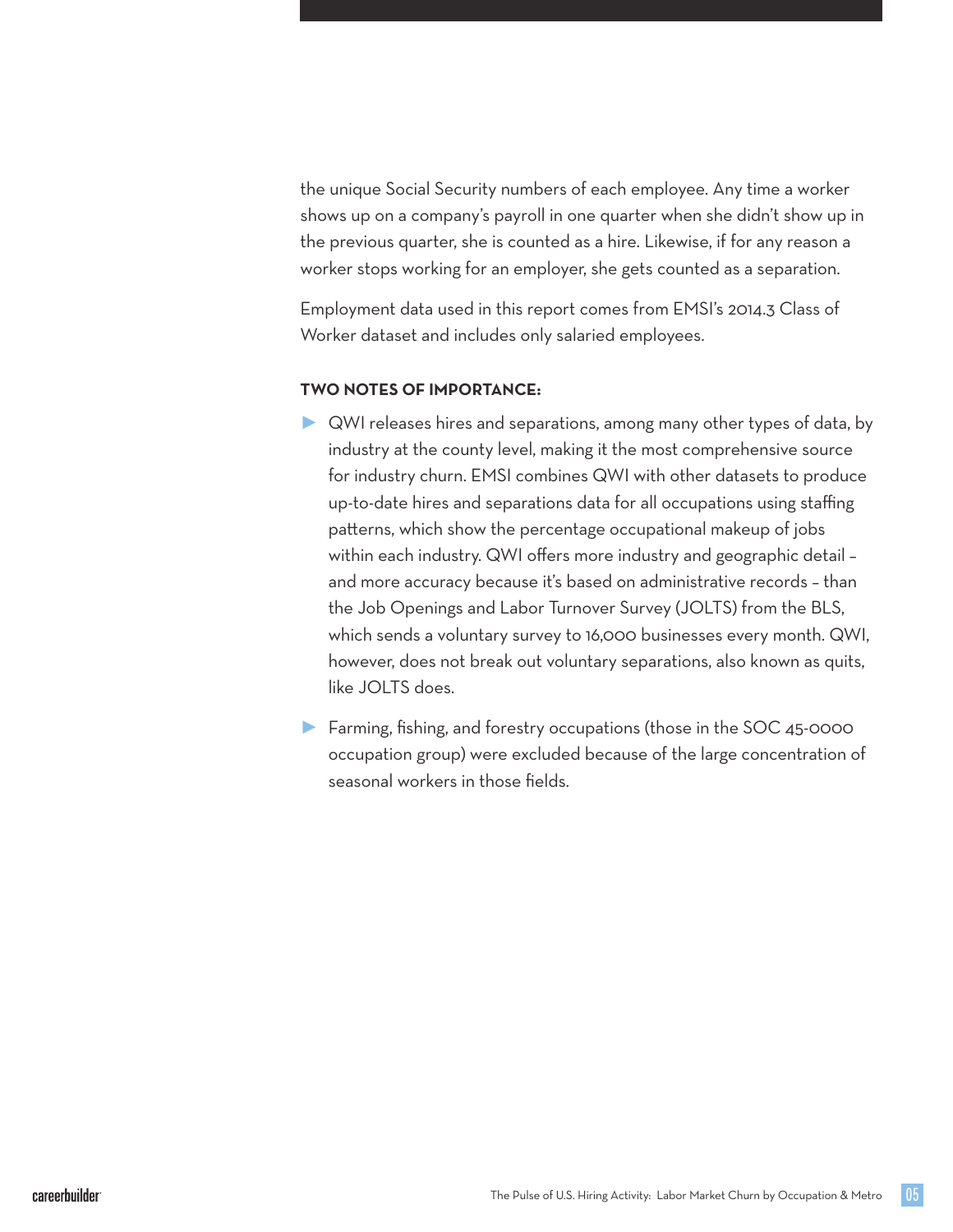# NATIONAL TRENDS

New job creation and the unemployment rate are arguably the two most important indicators of a labor market's health. This is especially true during recession and recovery cycles, when the focus of policymakers, media, and economists is centered on the rise and fall of total employment. It's easy to forget, however, that even during periods of severe job loss, there is still a significant amount of hiring activity taking place within firms. This is what the churn rate captures, and it too says a lot about the current business cycle.

In the four years preceding the recession, the churn rate in the United States stood between 85 and 86 percent (see *Figure 1*). Total non-farm employment at that time (2003-2006) was rising at about 2 million jobs annually. The recession, which officially began in late 2007, caused employment and labor market churn to decline in tandem. From 2007 to 2009, about 6.7 million jobs were lost and churn fell from 84 percent to 64.8 percent – a 19 point drop or 23 percent decline. While the churn rate bounced back slightly to 68.1 percent in 2013, the recovery for total employment was far more accelerated, regaining most of the jobs shed during the recession.



**FIGURE 1: CHURN RATE VS. TOTAL NON-FARM JOBS, 2003-2013**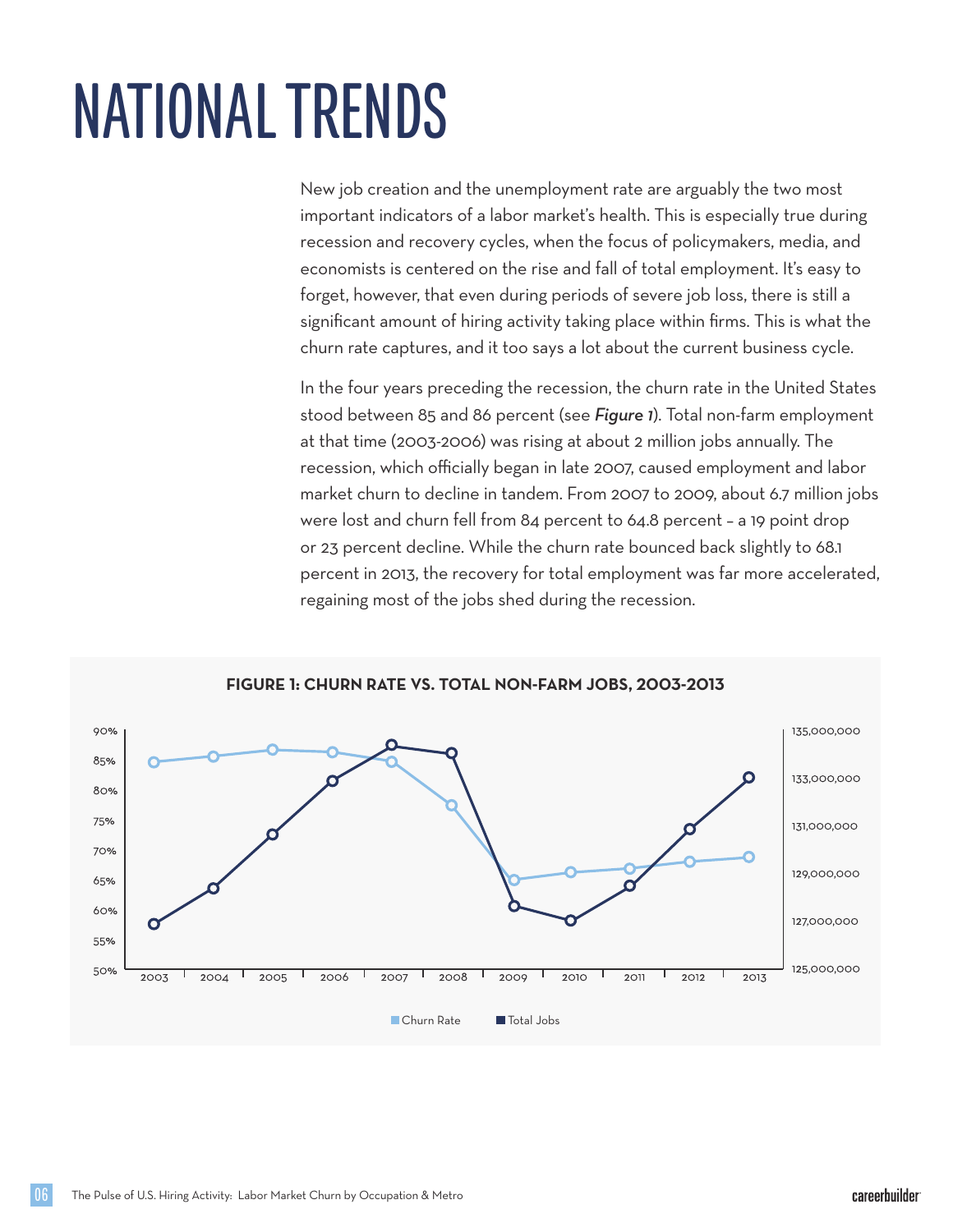Whereas high unemployment means there are millions of willing and able workers who can't find jobs, low churn means millions of workers may be stuck in jobs that do not utilize their skills efficiently. This could include the 32 percent of part-time workers who say they can't find full-time work, recent college grads who take jobs that don't utilize their degrees, and any other disaffected workers who'd like to leave their current position but are not confident they'll find anything better on the market. If these individuals' situations last too long, it can lead to lower productivity for the employees' firms and lower wage growth for the workers. A high churn economy, therefore, is like a body with healthy circulation.

WHEREAS HIGH UNEMPLOYMENT MEANS THERE ARE MILLIONS OF WILLING AND ABLE WORKERS WHO CAN'T FIND JOBS, LOW CHURN MEANS MILLIONS OF WORKERS MAY BE STUCK IN JOBS THAT DO NOT UTILIZE THEIR SKILLS EFFICIENTLY.

What's interesting, and perhaps concerning, is that despite a jobs recovery that has gained momentum over the past few years, not a single occupation group's churn rate has fully recovered from the recession.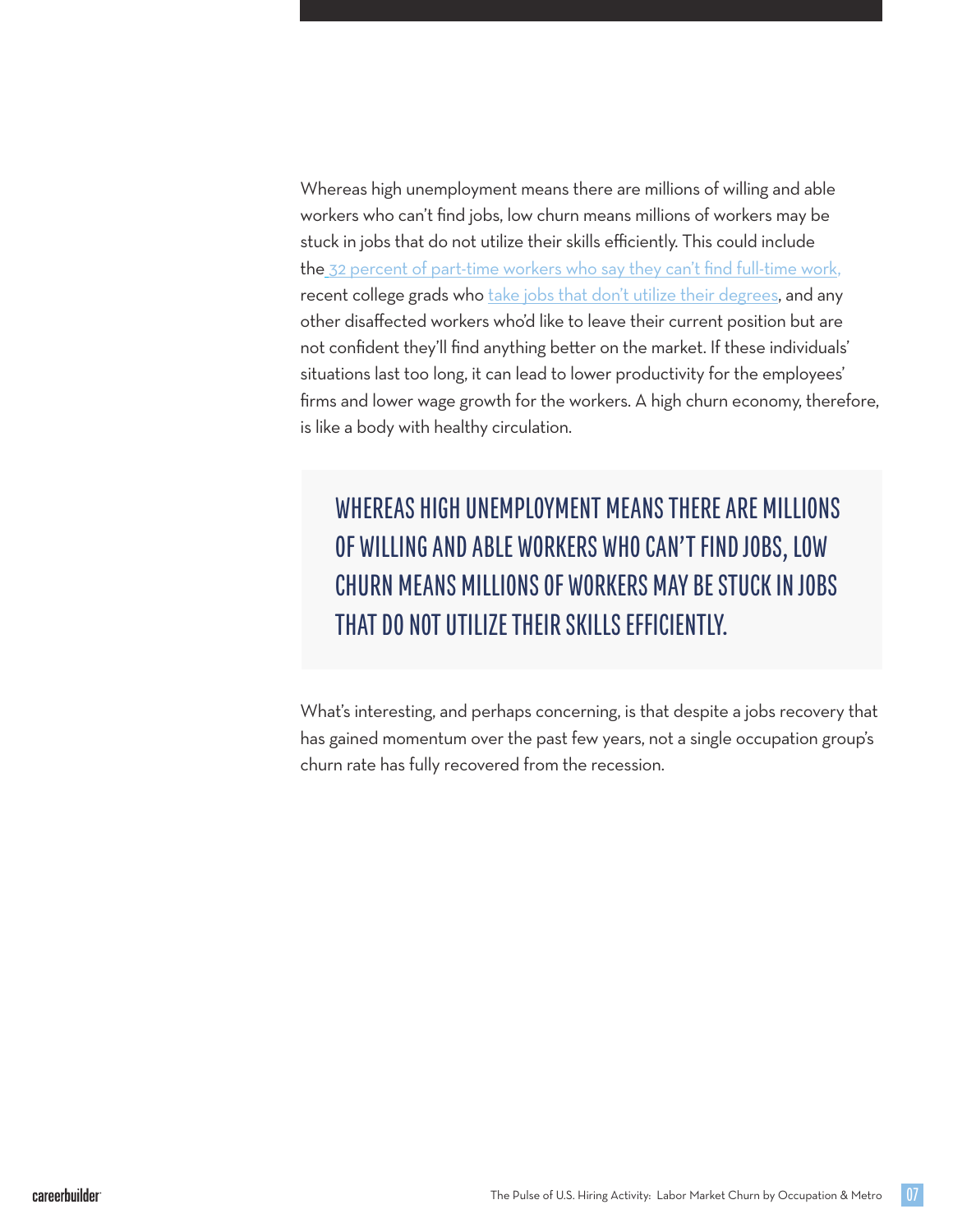# OCCUPATIONAL CHURN RATES

Churn rates vary greatly by occupation, as seen below in *Figure 2*. As of 2013, food preparation and serving occupations had the highest churn rate at 109.4 percent, while architecture and engineering occupations had the lowest at 44.8 percent, just below legal occupations (45.1 percent).

While the differences are significant, it's not advisable to compare the churn rates of different occupation groups to determine that one is healthier than another. The type of work performed in an occupation and the nature of the industries that employ the occupation tend to dictate overall turnover.

For instance, take architecture and engineering occupations versus construction and extraction occupations, which had a 98.3 percent churn rate in 2013. Jobs in the latter category are often contract or project based, and their demand will inevitably vary by season. A construction laborer might have several different employers in a year depending on the work available, whereas an architectural drafter is more likely to have a longer tenure at a single firm. Other factors, such as the supply of workers with requisite skills and experience, transferability of skills, occupation size, and the number of businesses employing the occupation can factor heavily into an occupation's churn rate.

So it is better to compare each of the broad occupation groups depicted in *Figure 2* against their own churn rates at different time periods. In doing so, it's quite evident that not a single occupation has recovered to its prerecession churn rate. The following are some takeaways:

- ► **Food preparation and serving related occupations** experienced the largest churn rate declines – a 39-point drop from 2007 to 2009 – and has recovered by only about 6 points, or about 15 percent of their losses, since 2010.
- **Production occupations** have seen the strongest rebound in churn rates, regaining 21 percent of their decline after a 19-point drop.
- ► **Personal care and service occupations** a broad category that includes everything from personal care aides and child care workers to recreation workers and pedicurists – is the only category that has continued to see its churn rate decline after the recession, during which it dropped 16.8 points.
- Business and financial operations had the next weakest churn rate rebound, regaining only 3 percent of their decline after a 13-point drop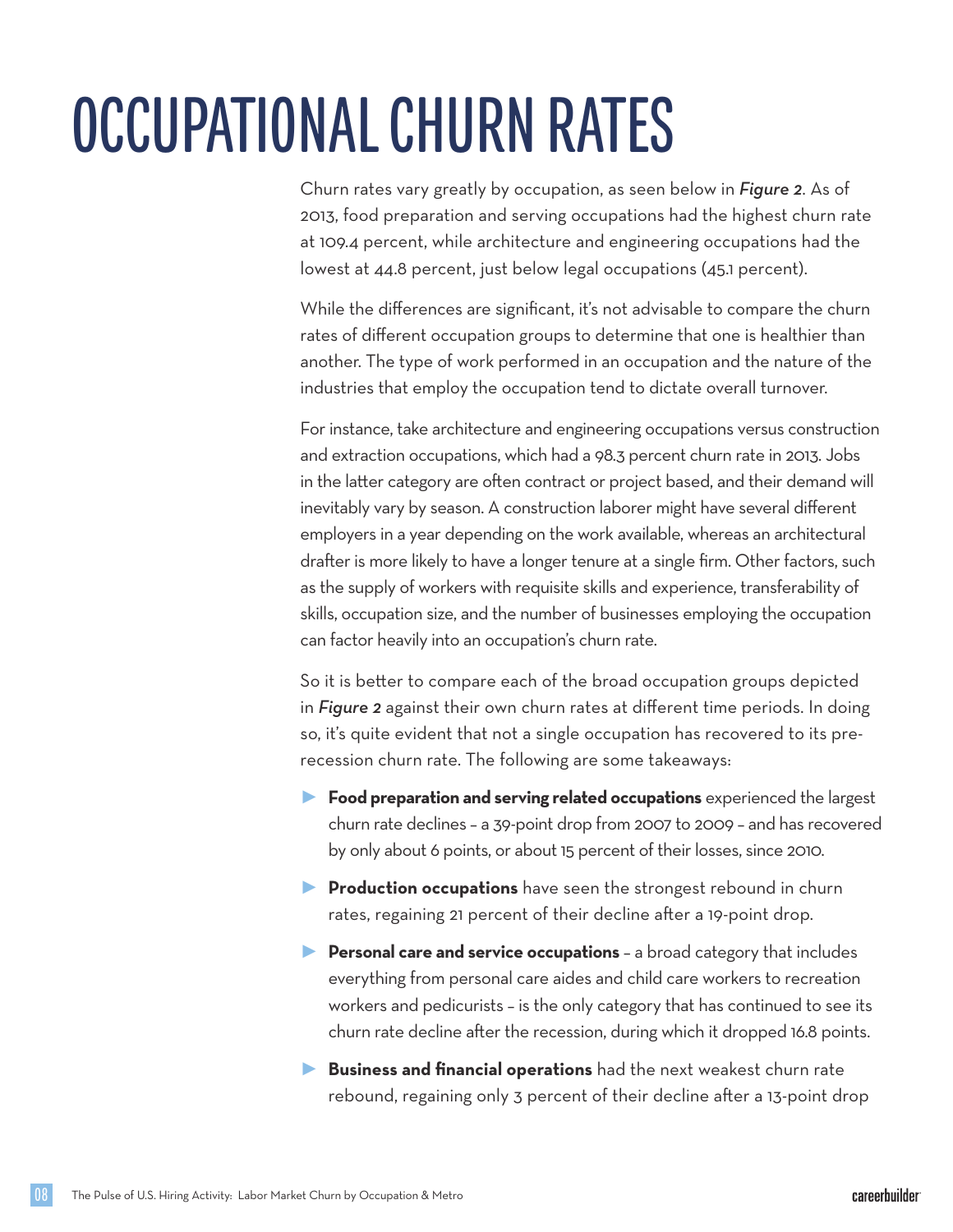during the recession. This is followed closely by construction, which regained 3.3 percent of an 18-point drop.



**FIGURE 2: CHURN RATES BY OCCUPATION GROUP** 

One thing is clear so far: Despite strong job creation in many of these occupation groups, the circulation of workers between jobs remains anemic.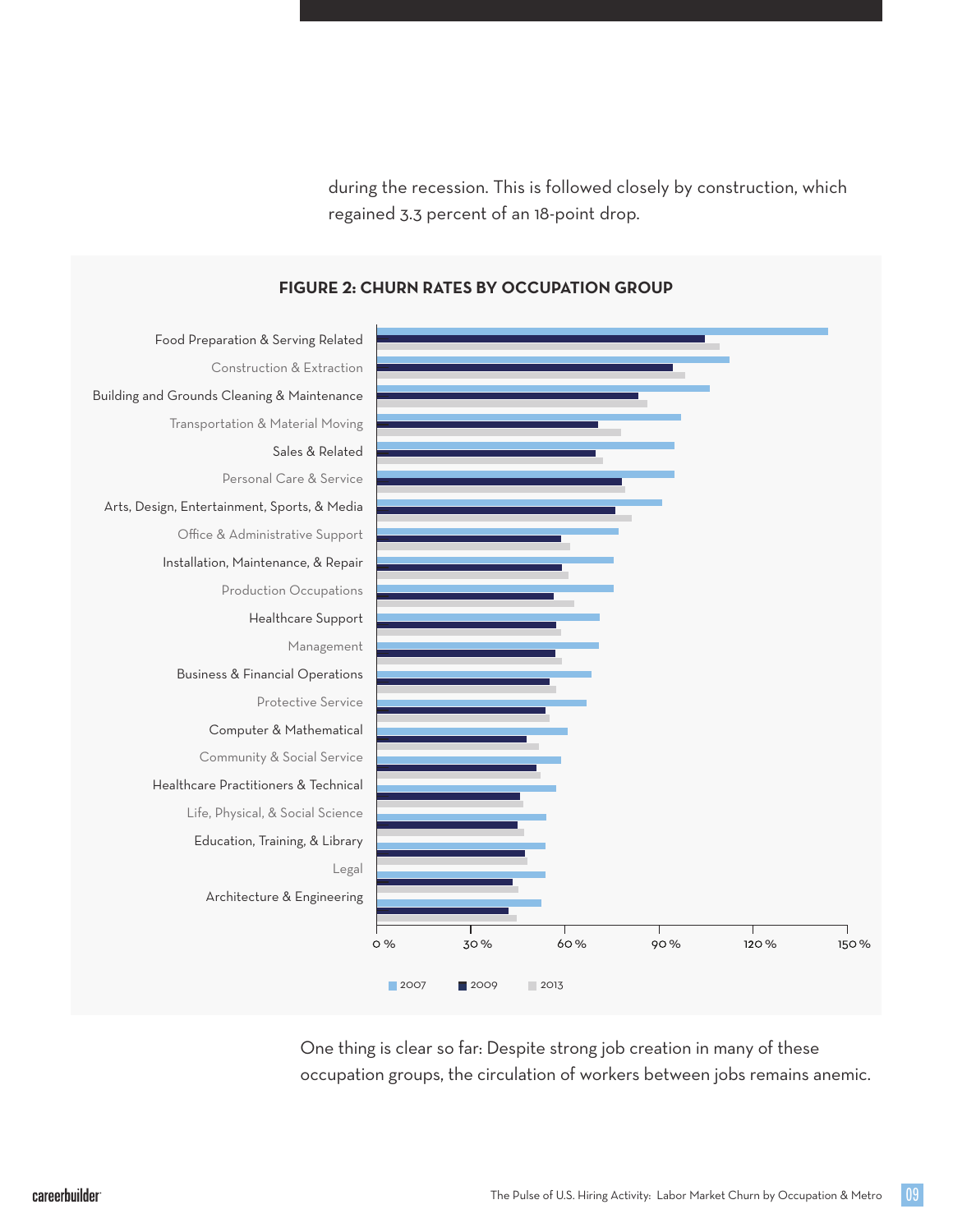### CHURN RATES BY DETAILED **OCCUPATION**

*Figure 3* shows examples of detailed occupations at the high and low end of the churn rate spectrum, based on average annual churn rates from 2010 to 2013. At either extreme, occupations tend to cluster in groups – entertainment, construction, and restaurant jobs at the high end and power plant, specialty health care, and airline/aerospace trades at the low end. The contrast illustrates, yet again, how differences in work and industry type account for churn.

### AT EITHER EXTREME, OCCUPATIONS TEND TO CLUSTER IN GROUPS – ENTERTAINMENT, CONSTRUCTION, AND RESTAURANT JOBS AT THE HIGH END AND POWER PLANT, SPECIALTY HEALTH CARE, AND AIRLINE/AEROSPACE TRADES AT THE LOW END.

In the case of power plant jobs, the small number of employers who need workers with these niche skill sets is likely the primary explanation for low churn. There are only 100 nuclear power reactors spread across 31 states in the U.S., and they employed less than 8,000 reactor operators in 2013, according to EMSI data. A lack of job demand, an inherent incentive for plants to retain experienced employees, and distance between prospective employers are all likely explanations for why nuclear power reactor operators have the lowest churn rate of all occupations.

The industries representing the high end of occupation churn rates couldn't be any more different. Consider the restaurant industry, wherein hundreds of thousands of establishments employ nearly 10 million workers across the U.S. in jobs that are often part-time, low-pay, or seasonal. The transient nature of this type of work is why it's possible to have churn rates above 100 percent. This is completely normal in some occupations within the entertainment, restaurant, hospitality, and construction industries. In fact, 79 of the 768 detailed occupations studied for this report had churn rates above 100 percent as of 2013. For comparison, there were 147 in 2003.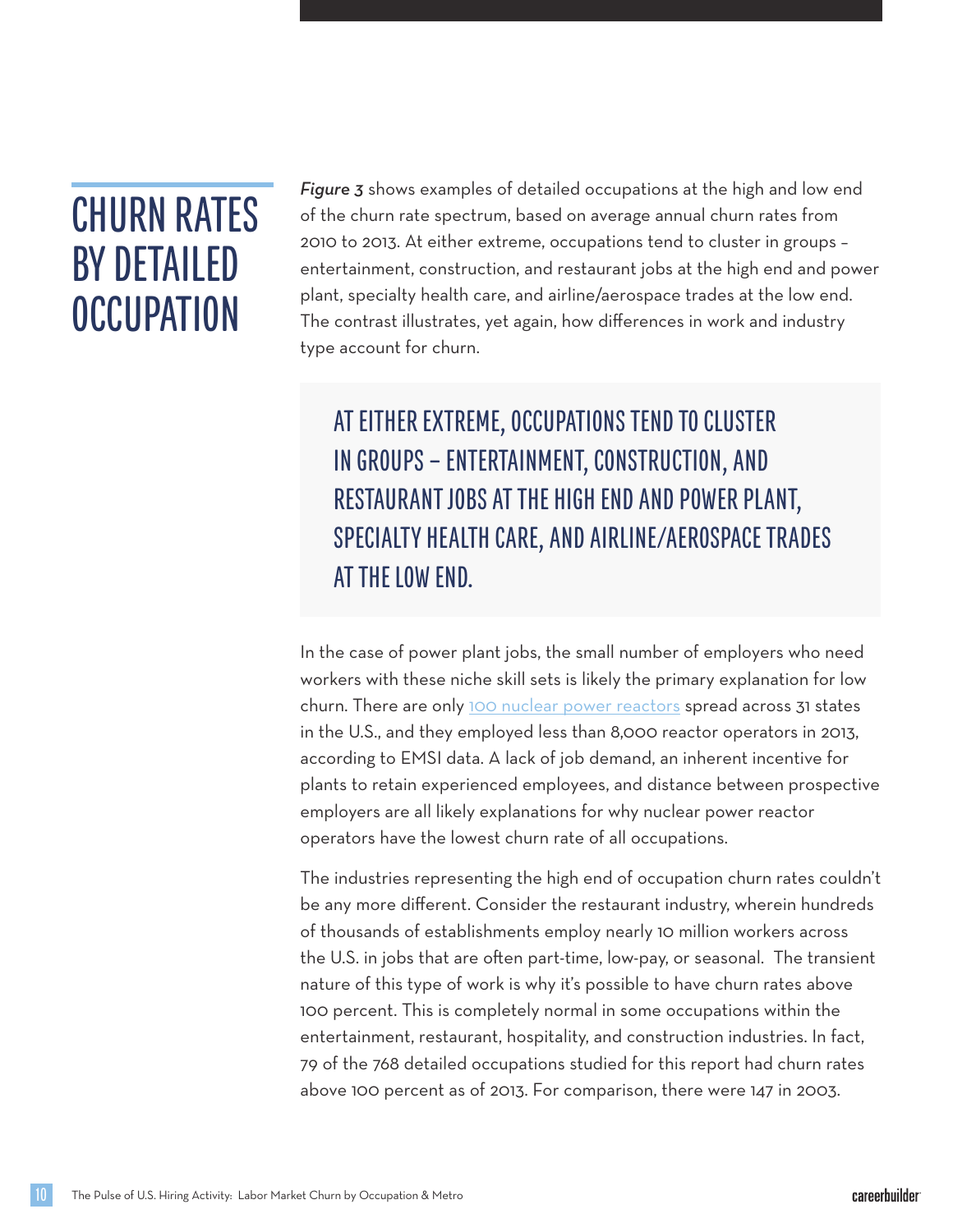#### $FIGURE 3: HIGH AND LOW CHURN RATES$

| 3888882<br><u>s mm 3</u><br><b>ENTERTAINMENT</b> | <b>ACTORS</b><br>171.4%                                                                                                         | <b>ENTERTAINERS/</b><br>PERFORMERS,<br><b>SPORTS AND</b><br><b>RELATED</b><br><b>WORKERS, ALL</b><br><b>OTHER</b><br>158.0% | <b>FILM AND</b><br><b>VIDEO EDITORS</b><br>150.5%                                                        | <b>DANCERS</b><br>142.4%                                                                     |
|--------------------------------------------------|---------------------------------------------------------------------------------------------------------------------------------|-----------------------------------------------------------------------------------------------------------------------------|----------------------------------------------------------------------------------------------------------|----------------------------------------------------------------------------------------------|
| .ŏ,<br><b>CONSTRUCTION TRADES</b>                | <b>FLOOR</b><br><b>SANDERS AND</b><br><b>FINISHERS</b><br>134.5%                                                                | <b>BRICKMASONS</b><br><b>AND</b><br><b>BLOCKMASONS</b><br>131.9%                                                            | <b>ROOFERS</b><br>130.1%                                                                                 | <b>PLASTERERS</b><br><b>AND STUCCO</b><br><b>MASONS</b><br>123.9%                            |
| <b>RESTAURANT</b>                                | <b>HOSTS AND</b><br><b>HOSTESSES,</b><br><b>RESTAURANT,</b><br><b>LOUNGE, AND</b><br><b>COFFEE SHOP</b><br>115.5%               | <b>WAITERS AND</b><br><b>WAITRESSES</b><br>115.5%                                                                           | COOKS,<br><b>RESTAURANT</b><br>114.3%                                                                    | <b>BARTENDERS</b><br>111.6%                                                                  |
| <b>HEALTH CARE SPECIALTIES</b>                   | <b>MEDICAL AND</b><br><b>CLINICAL</b><br><b>LABORATORY</b><br><b>TECHNOLOGISTS</b><br>34.7%                                     | <b>RADIATION</b><br><b>THERAPISTS</b><br>34.5%                                                                              | <b>DIAGNOSTIC</b><br><b>MEDICAL</b><br><b>SONOGRAPHERS</b><br>34.5%                                      | <b>RESPIRATORY</b><br><b>THERAPY</b><br><b>TECHNICIANS</b><br>35.5%                          |
| <b>AIRLINE AND AEROSPACE</b>                     | <b>AIRCRAFT</b><br><b>STRUCTURE.</b><br><b>SURFACES,</b><br><b>RIGGING.</b><br><b>AND SYSTEMS</b><br><b>ASSEMBLERS</b><br>26.2% | <b>FLIGHT</b><br><b>ATTENDANTS</b><br>30.7%                                                                                 | <b>AEROSPACE</b><br><b>ENGINEERING</b><br><b>AND</b><br><b>OPERATIONS</b><br><b>TECHNICIANS</b><br>30.8% | <b>AIRLINE PILOTS,</b><br><b>COPILOTS,</b><br><b>AND FLIGHT</b><br><b>ENGINEERS</b><br>32.5% |
| <b>POWER PLANT</b>                               | <b>NUCLEAR</b><br><b>TECHNICIANS</b><br>28.6%                                                                                   | <b>CHEMICAL</b><br><b>PLANT AND</b><br><b>SYSTEM</b><br><b>OPERATORS</b><br>27.3%                                           | <b>POWER PLANT</b><br><b>OPERATORS</b><br>23.2%                                                          | <b>NUCLEAR</b><br><b>POWER</b><br><b>REACTOR</b><br><b>OPERATORS</b><br>22.5%                |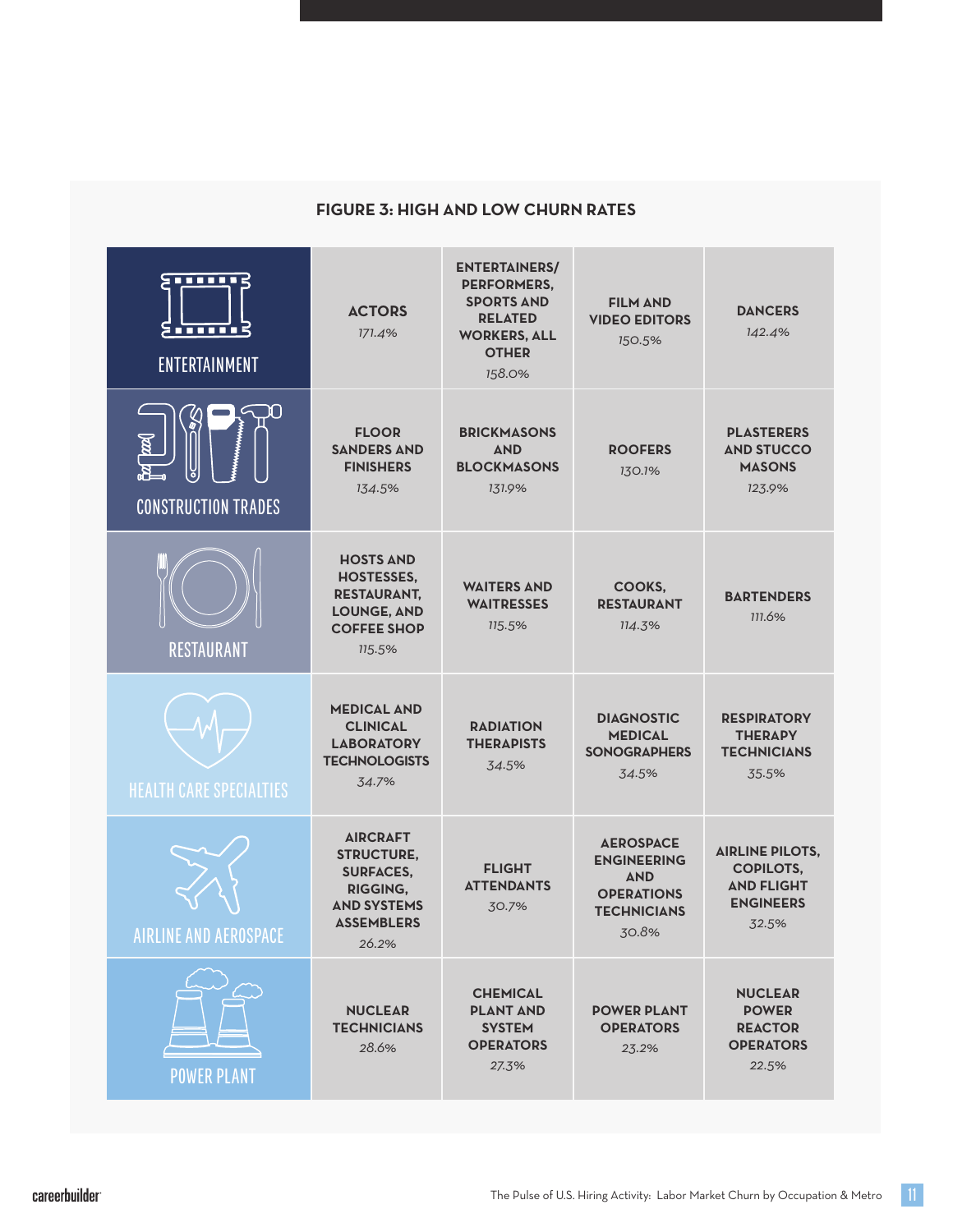Most occupations are not as black and white as the examples above, but the exercise provides good context for thinking about how and why people move between jobs. Generally, however, there is a way to predict whether an occupation has high or low churn: Look at what it pays. The analysis of all 768 occupations found that low-wage jobs tend to have higher churn rates, and higher-wage jobs tend to have lower churn rates. The correlation is stronger with outliers removed, but even in the figure displayed below, which plots every job with a churn rate of 150 percent or below, a trend line emerges.



*To explore where every occupation sits, visit an interactive, embeddable version of this figure at EMSI's blog or CareerBuilder Advice and Resources.* 

A LOOK AT NATIONAL **CHURN** RATES IN INFORMATION **TECHNOLOGY** 

The IT sector is commonly viewed as one of the most competitive areas for recruitment and is a frequent subject of skills gap studies. The transferability of skills – the ability to work for different industries and businesses – combined with growing job demand provides workers in these occupations a variety of (often lucrative) employment options. Amid the current wave of tech startups, as companies race to keep up with trends in application and Web design, it's not uncommon to see talented programmers and and developers fielding multiple job offers from recruiters over the course of a year.

It is hard to measure this phenomena with churn data alone. The average 2013 churn rate for these occupations was 51.4 percent, about 17 points below the national rate (68.1 percent). But because it is not best to compare IT to other distinct occupation groups, the average churn rate does not say much in and of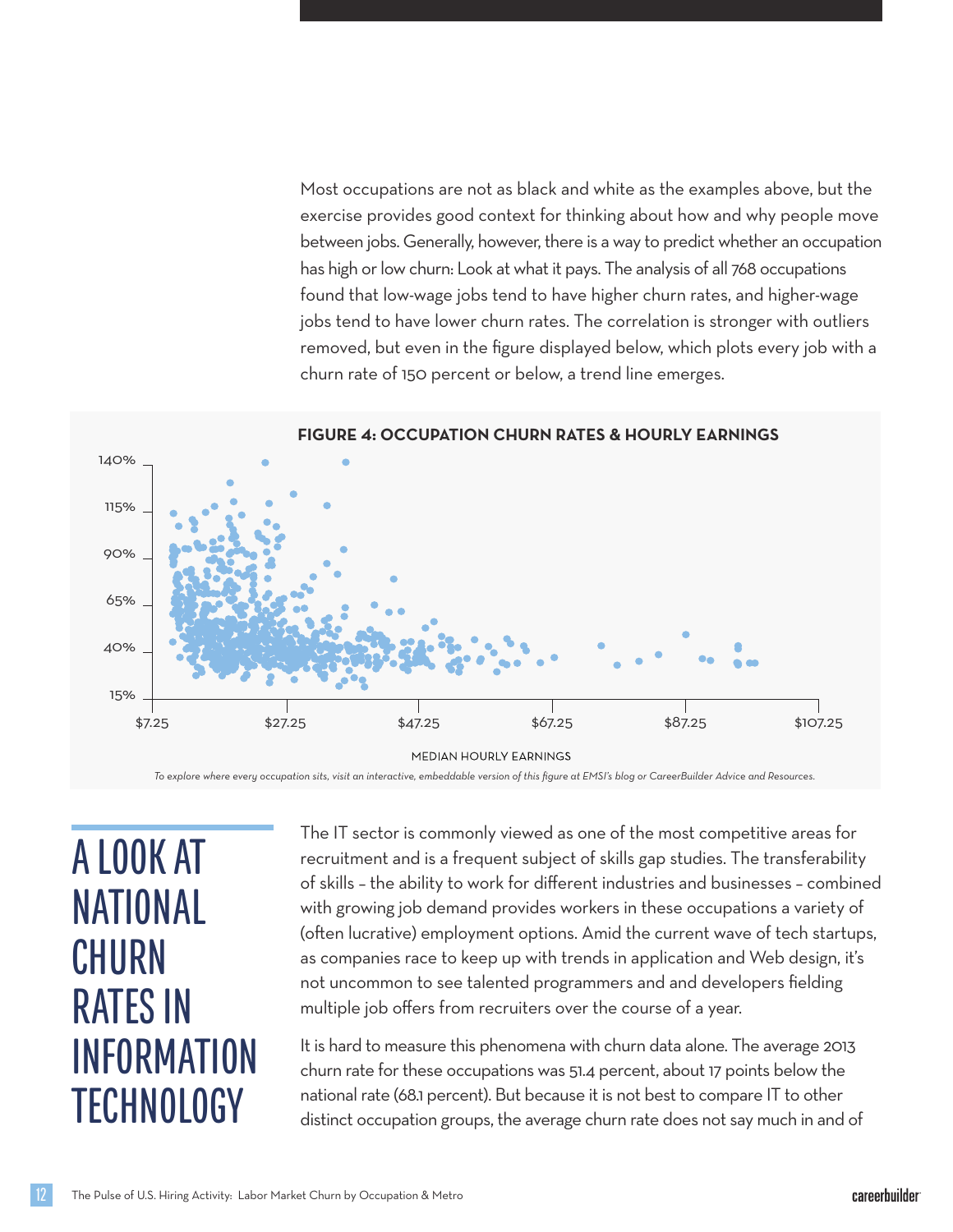itself. It may be insightful, however, to look at how churn rates in IT withstood the recession relative to all occupations, and subsequently, how well they recovered.

*Table 1* lists 14 common information technology occupations, as well as the decline in their churn rates from 2007 to 2009, and their churn rates' percentage recovery from 2009 to 2013.

| <b>OCCUPATION</b>                             | <b>CHURN</b><br>2013 | <b>%POINT</b><br><b>DECLINE</b><br>$'O7 - 'O9$ | <b>RECOVERY</b><br><b>RATE</b> | <b>JOBS</b><br>2013 | <b>JOB</b><br><b>GROWTH</b><br>$'09 - '13$ |
|-----------------------------------------------|----------------------|------------------------------------------------|--------------------------------|---------------------|--------------------------------------------|
| Web Developers                                | 60.1%                | 14.4                                           | 33%                            | 113,865             | 13%                                        |
| Computer User Support Specialists             | 57.9%                | 15.5                                           | 24%                            | 542,305             | 9%                                         |
| <b>Computer Programmers</b>                   | 55.7%                | 15.2                                           | 32%                            | 314,973             | 7%                                         |
| Network & Computer Systems<br>Administrators  | 54.7%                | 13.8                                           | 25%                            | 362,907             | 5%                                         |
| Database Administrators                       | 51.3%                | 12.5                                           | 28%                            | 114,958             | 7%                                         |
| Computer Network Support<br>Specialists       | 50.2%                | 12.5                                           | 25%                            | 165,768             | 3%                                         |
| Computer Systems Analysts                     | 50.1%                | 12.7                                           | 28%                            | 511,450             | 11%                                        |
| Software Developers, Applications             | 50.0%                | 11.9                                           | 41%                            | 650,844             | 13%                                        |
| Computer Network Architects                   | 48.7%                | 11.9                                           | 31%                            | 142,810             | 5%                                         |
| Software Developers, Systems<br>Software      | 48.6%                | 10.5                                           | 35%                            | 377,617             | 9%                                         |
| Computer Occupations, All Other               | 47.2%                | 10.7                                           | 18%                            | 204,269             | 6%                                         |
| Computer & Information Systems<br>Managers    | 47.0%                | 10.1                                           | 30%                            | 322,340             | 8%                                         |
| Computer & Information Research<br>Scientists | 42.1%                | 7.8                                            | 45%                            | 26,035              | 11%                                        |
| Computer Hardware Engineers                   | 36.5%                | 7.4                                            | 29%                            | 78,784              | 4%                                         |
| <b>ALL IT OCCUPATIONS</b>                     | 51.4%                | $-12.7$                                        | 30%                            | 3,928,925           | 9%                                         |
| <b>ALL U.S. OCCUPATIONS</b><br>(Non-Farm)     | 68.1%                | $-19.2$                                        | 17%                            | 132,983,182         | 4%                                         |

#### **TABLE!\*-!HOW CHURN RATES IN IT OCCUPATIONS WERE AFFECTED BY THE RECESSION AND RECOVERY**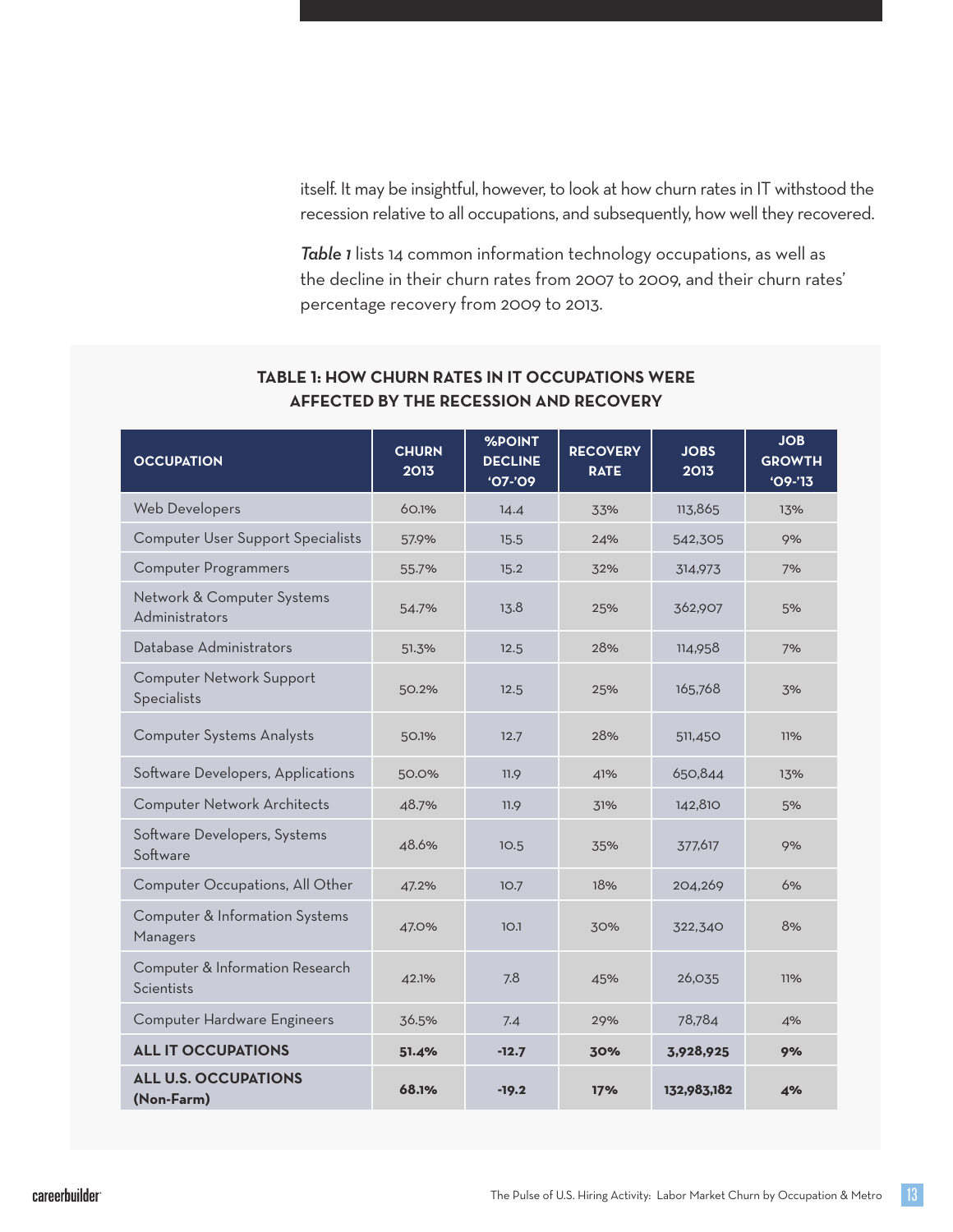#### **THERE ARE A FEW IMPORTANT FINDINGS FROM THIS-!**

- 1. There is a lot of diversity within the IT occupation group. There is more churn within Web development and programming fields than hardware engineering or computer and research information science fields.
- 2. IT churn rates were not as affected by the recession, shrinking by 12.7 points compared to 19.2 points for all occupations.
- 3. Churn rates among IT occupations recovered at a significantly faster pace, regaining 30 percent of its losses compared to 17 percent for all occupations.
- 4. Job growth in IT was about twice the rate of job growth for all occupations during the first four years of the recovery.

AMID THE CURRENT WAVE OF TECH STARTUPS, AS COMPANIES RACE TO KEEP UP WITH TRENDS IN APPLICATION AND WEB DESIGN, IT'S NOT UNCOMMON TO SEE TALENTED PROGRAMMERS AND AND DEVELOPERS FIELDING MULTIPLE JOB OFFERS FROM RECRUITERS OVER THE COURSE OF A YEAR.

While the recession obviously affected tech workers, this relative resilience suggests the labor market for IT was at least marginally more fluid and active over the past seven years. This idea is strengthened when we explore IT churn rates of well-known tech hubs to other metropolitan areas.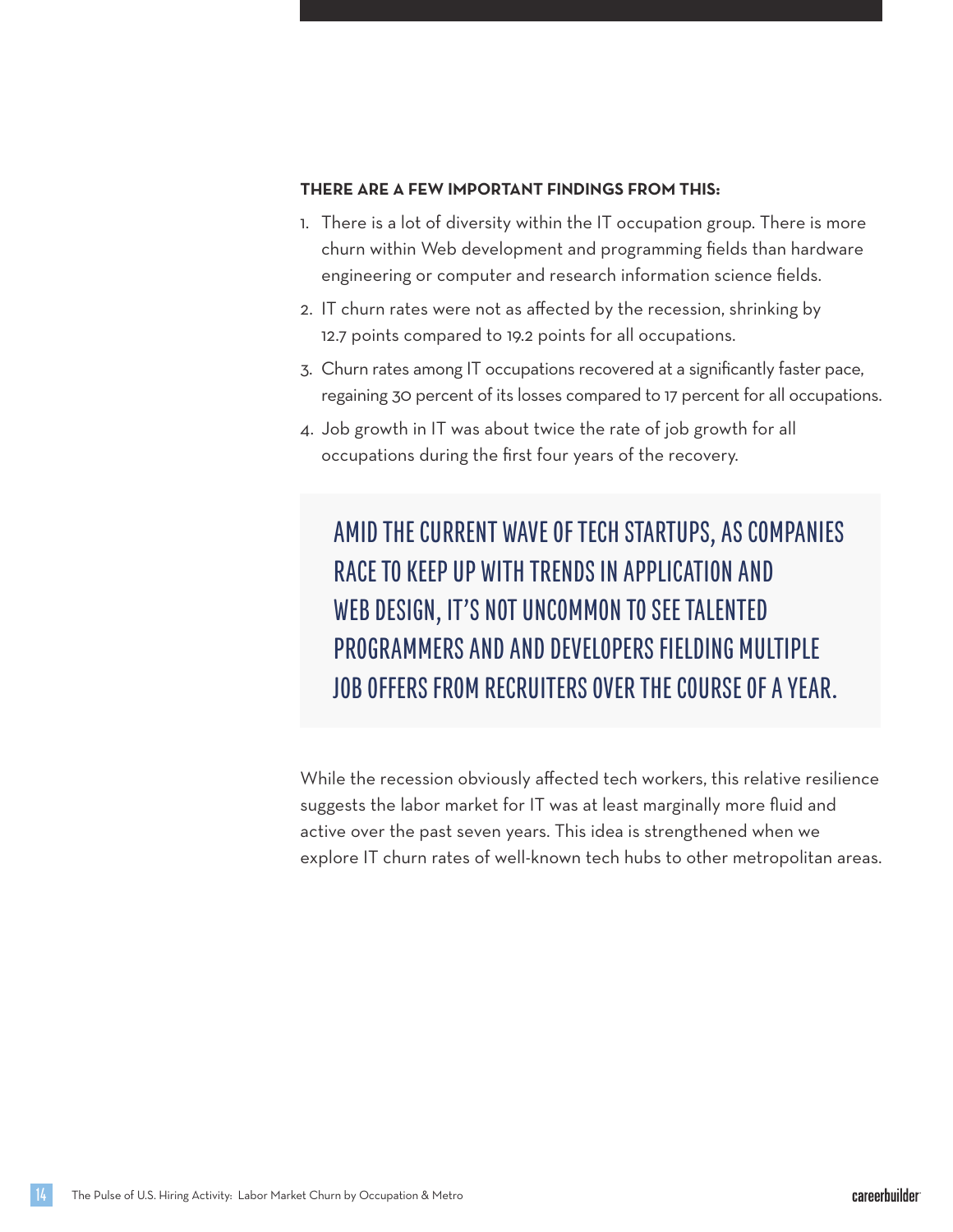# CHURN RATES BY METRO AREA

Before the Great Recession, it was common for some of the largest metro areas in the U.S. to have churn rates approaching (or exceeding) 100 percent. But like the slowdown of churn nationally from 2007 to 2009, most big metros saw a sharp drop in churn when labor market conditions worsened – and a handful have continued to see declines post recession.

The churn rate for non-farm occupations in 15 of the 75 largest metros dipped from 2010 to 2013. The most dramatic drop-off came in New Orleans, which went from a churn rate of 89.7 percent in 2010 to 78.8 percent in 2013. New Orleans' decline of 11 percentage points was followed by Denver (-7.3), Greenville-Anderson-Mauldin, South Carolina (-4.9), and Albuquerque, New Mexico (-4.6).

Meanwhile, from 2003 to 2013, 10 large metros saw churn slowdowns of at least 30 percentage points. Seven of the top 10 were in the Southeast, including the top three: North Port-Sarasota-Bradenton, Florida (-54.1); Virginia Beach-Norfolk-Newport News, Virginia (-46.9); and Tampa-St. Petersburg-Clearwater (-39.8). These coastal metros also experienced labor market slowdowns or declines over the last decade. Salaried jobs in Northport-Sarasota-Bradenton, for example, sank 4 percent from 2003 to 2013.

| <b>METRO</b>                               | 2003          | 2013  | <b>DIFFERENCE IN CHURN RATE</b> |
|--------------------------------------------|---------------|-------|---------------------------------|
| North Port-Sarasota-Bradenton, FL          | 125.9%        | 71.8% | $-54.1$                         |
| Virginia Beach-Norfolk-Newport News, VA-NC | 118.7%        | 71.9% | $-46.9$                         |
| Tampa-St. Petersburg-Clearwater, FL        | <b>110.3%</b> | 70.5% | $-39.8$                         |
| Jacksonville, FL                           | 107.8%        | 68.9% | $-38.9$                         |
| New Orleans-Metairie, LA                   | 112.8%        | 78.8% | $-33.9$                         |
| Albuquerque, NM                            | 106.6%        | 72.9% | $-33.7$                         |
| Phoenix-Mesa-Scottsdale, AZ                | 105.0%        | 72.8% | $-32.2$                         |
| Orlando-Kissimmee-Sanford, FL              | 101.6%        | 70.2% | $-31.4$                         |
| Tucson, AZ                                 | 99.1%         | 69.2% | $-29.9$                         |
| Miami-Fort Lauderdale-West Palm Beach, FL  | 96.3%         | 66.7% | $-29.6$                         |

#### **14BLE** 2: METROS WITH LARGEST DROPS IN NON-FARM CHURN, 2003-2013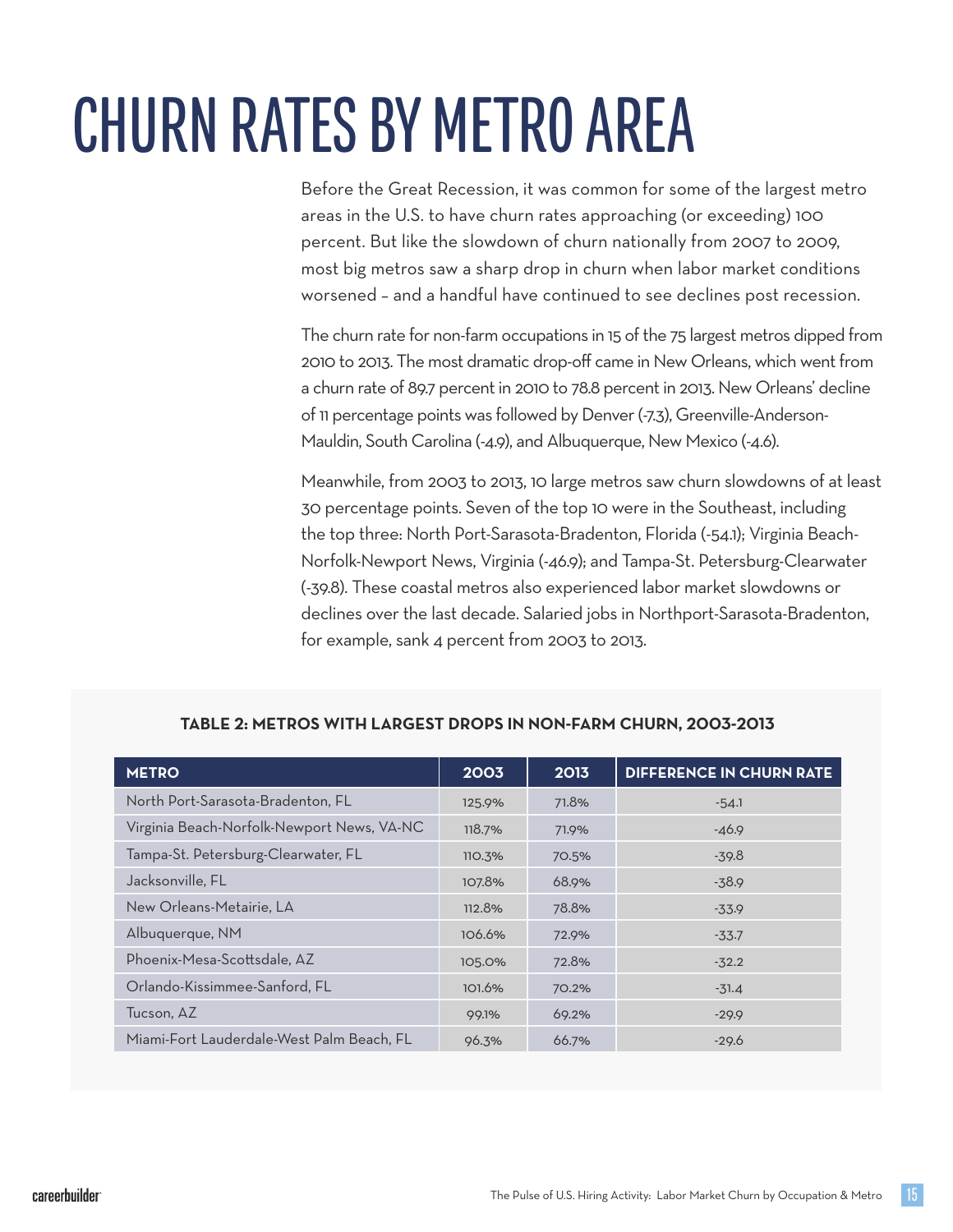Boston, on the other hand, is the only metro among the 75 largest that had a larger churn rate in 2013 (88.3 percent) than in 2003 (87 percent). The increase in Boston is partly a result of faster churn in core information technology jobs, which will be explored later in this section.

Another Massachusetts metro, Worcester, and Raleigh, North Carolina, had the smallest drops among the rest of the 75 metros (-1.6 points and -3.6 points, respectively). New Haven-Milford, Connecticut, and Grand Rapids, Michigan, had the next-smallest declines from 2003 to 2013.

#### $TABLE 3: METROS WITH THE BIGGEST INCREASES (OR SMALLEST DECREASES)$ **IN NON-FARM CHURN, 2003-2013**

| <b>METRO</b>                             | 2003  | 2013  | <b>DIFFERENCE IN CHURN RATE</b> |
|------------------------------------------|-------|-------|---------------------------------|
| Boston-Cambridge-Newton, MA-NH           | 87.0% | 88.3% | 1.3                             |
| Worcester, MA-CT                         | 85.7% | 84.2% | $-1.6$                          |
| Raleigh, NC                              | 94.3% | 90.7% | $-3.6$                          |
| New Haven-Milford, CT                    | 63.1% | 58.3% | $-4.8$                          |
| Grand Rapids-Wyoming, MI                 | 74.7% | 69.6% | $-5.1$                          |
| Milwaukee-Waukesha-West Allis, WI        | 66.3% | 60.8% | $-5.5$                          |
| Hartford-West Hartford-East Hartford, CT | 59.3% | 53.1% | $-6.2$                          |
| Minneapolis-St. Paul-Bloomington, MN-WI  | 76.2% | 69.4% | $-6.8$                          |
| Indianapolis-Carmel-Anderson, IN         | 80.4% | 73.0% | $-7.4$                          |
| Detroit-Warren-Dearborn, MI              | 74.0% | 66.4% | $-7.5$                          |

Tech-focused Raleigh had the highest churn rate in 2013 (90.7 percent) and joined Bakersfield, California, and Indianapolis as the metros with the biggest increases in churn from 2010 to 2013. Raleigh came in just behind Boston in average annual churn rate from 2010 to 2013. Both were over 87 percent for the four-year period, followed by Baton Rouge, Louisiana.

The five cities with the best average annual churn since the recession grew their employment base by at least 4 percent from 2010 to 2013. However, in each the average annual churn was smaller the last four years than it was before the recession (2003-2006). The shrinking average annual churn is especially noticeable in New Orleans, Baton Rouge, and Raleigh.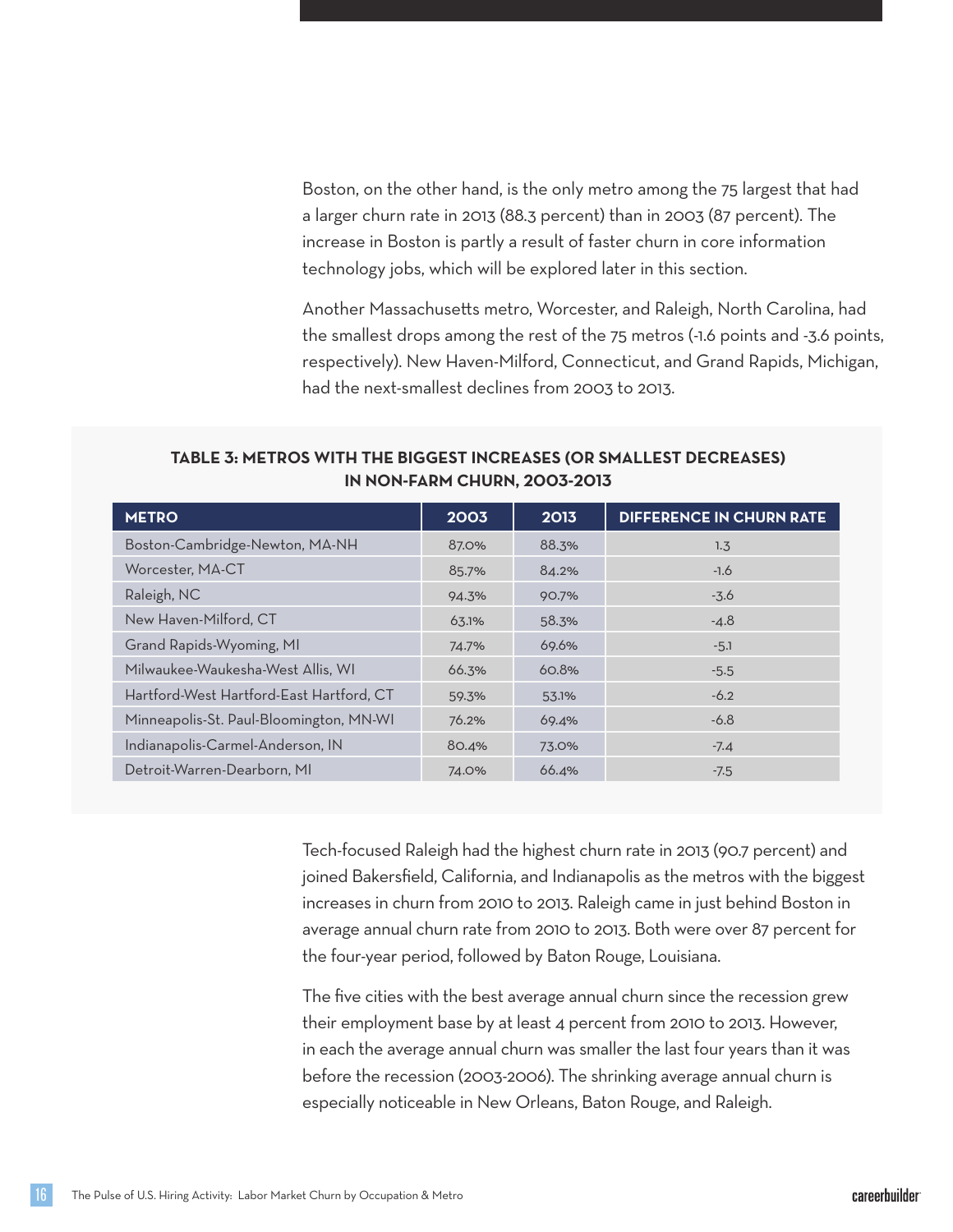

#### **FIGURE 5: METROS WITH HIGHEST AVERAGE ANNUAL CHURN, 2010-2013**

### CHURN IN THE IT SECTOR BY METRO

In most large metros, the annual churn in core information technology occupations is lower than all non-farm churn – in some cases, much lower. But because the variance in churn can be so great from one occupation group to another, it's more informative to compare metro-to-metro churn trends inside the IT sector than compare IT to all other sectors.

The highest rates of annual IT churn in the years following the Great Recession (2010-2013) have been in metros that aren't known as hotbeds for tech jobs: Bakersfield, New Orleans, Memphis, El Paso, Texas, and Worcester, Massachusetts. However, traditional tech centers such as San Jose, Raleigh, and Boston (along with Bakersfield and Detroit) experienced the fastest growth in IT churn from 2003 to 2013.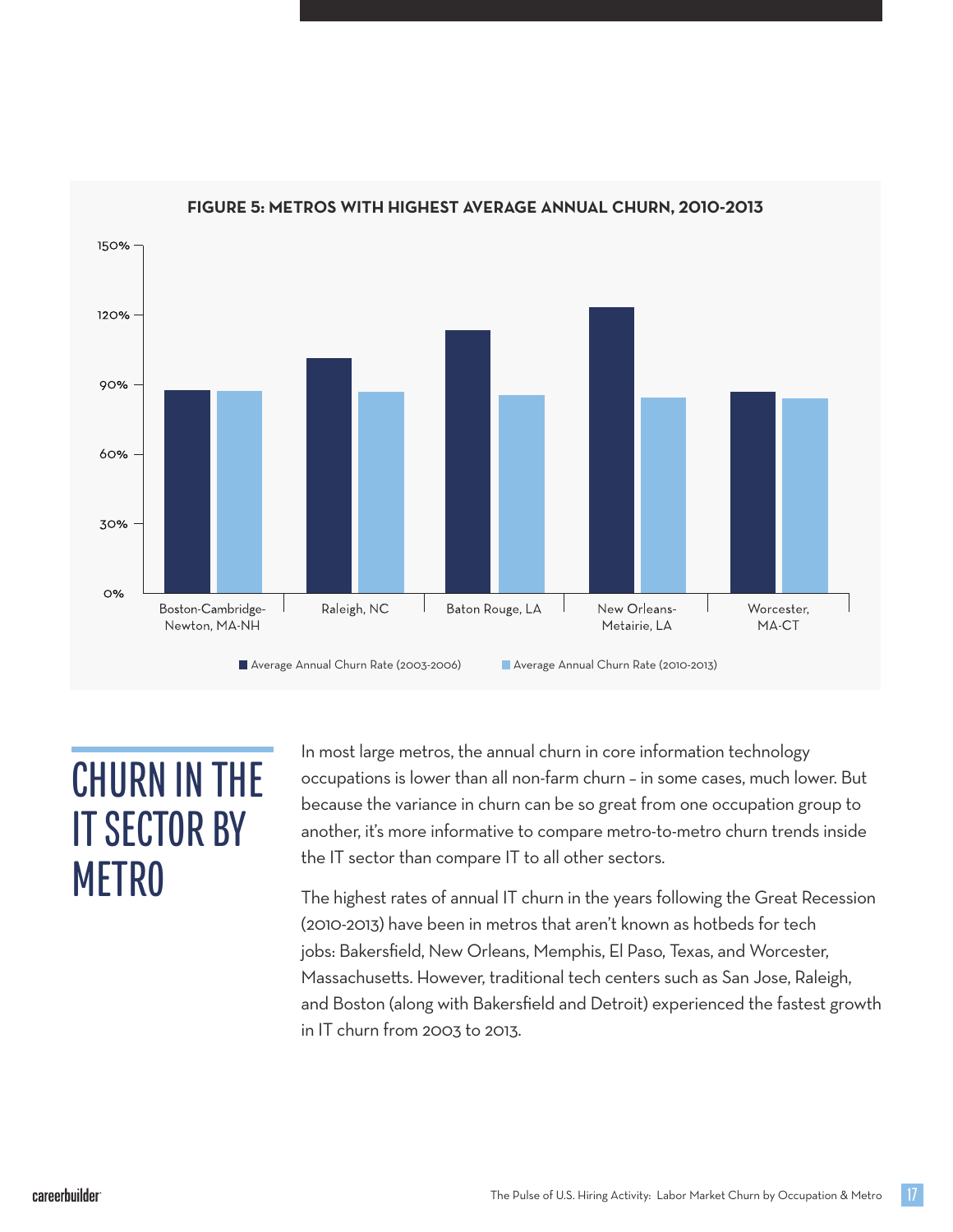| <b>NAME</b>                        | 2003  | 2013  | <b>DIFFERENCE</b><br><b>IN CHURN</b><br><b>RATE</b> | <b>CONCENTRATION OF IT</b><br>JOBS (1.00 NATL. AVG.) |
|------------------------------------|-------|-------|-----------------------------------------------------|------------------------------------------------------|
| Bakersfield, CA                    | 60.5% | 76.9% | 16.4                                                | O.51                                                 |
| San Jose-Sunnyvale-Santa Clara, CA | 39.2% | 52.8% | 13.6                                                | 3.72                                                 |
| Raleigh, NC                        | 52.6% | 57.9% | 5.3                                                 | 1.88                                                 |
| Detroit-Warren-Dearborn, MI        | 49.9% | 53.4% | 3.5                                                 | 1.15                                                 |
| Boston-Cambridge-Newton, MA-NH     | 62.1% | 64.0% | 1.9                                                 | 1.67                                                 |
| Worcester, MA-CT                   | 63.5% | 63.8% | O.3                                                 | 0.98                                                 |

#### **128 TABLE 4: METROS WITH INCREASES IN IT CHURN, 2003-2013**

Bakersfield and San Jose were the only metros that grew by double-digit percentage points from 2003 to 2013. In both, the biggest spikes in IT churn came among developers and network/database administrators. The most job movement in San Jose, the center of Silicon Valley, belonged to Web developers. This fast-growing occupation saw a jump in churn from 47 percent in 2003 to 93 percent churn in 2013. Applications software developers also saw a substantial increase in churn, from 38 percent to 62 percent.

In Raleigh, part of the Research Triangle, the biggest jumps in IT churn came in two occupations – computer network architects and computer programmers. In Boston, increased movement among systems software developers and information security analysts fueled the uptick in IT churn from 2003 to 2013.

Detroit's increase in IT churn is also noteworthy. It ranked fourth among the 75 largest metros in the increase in job movement over the last decade. And although the number of tech jobs decreased 5 percent from 2003 to 2013 in the Motor City, it has seen a resurgence of tech employment during the recovery (13-percent growth since 2010).

Meanwhile, the metros with biggest post-recession increases in IT churn were a mix of well-regarded tech centers and areas known for other industries.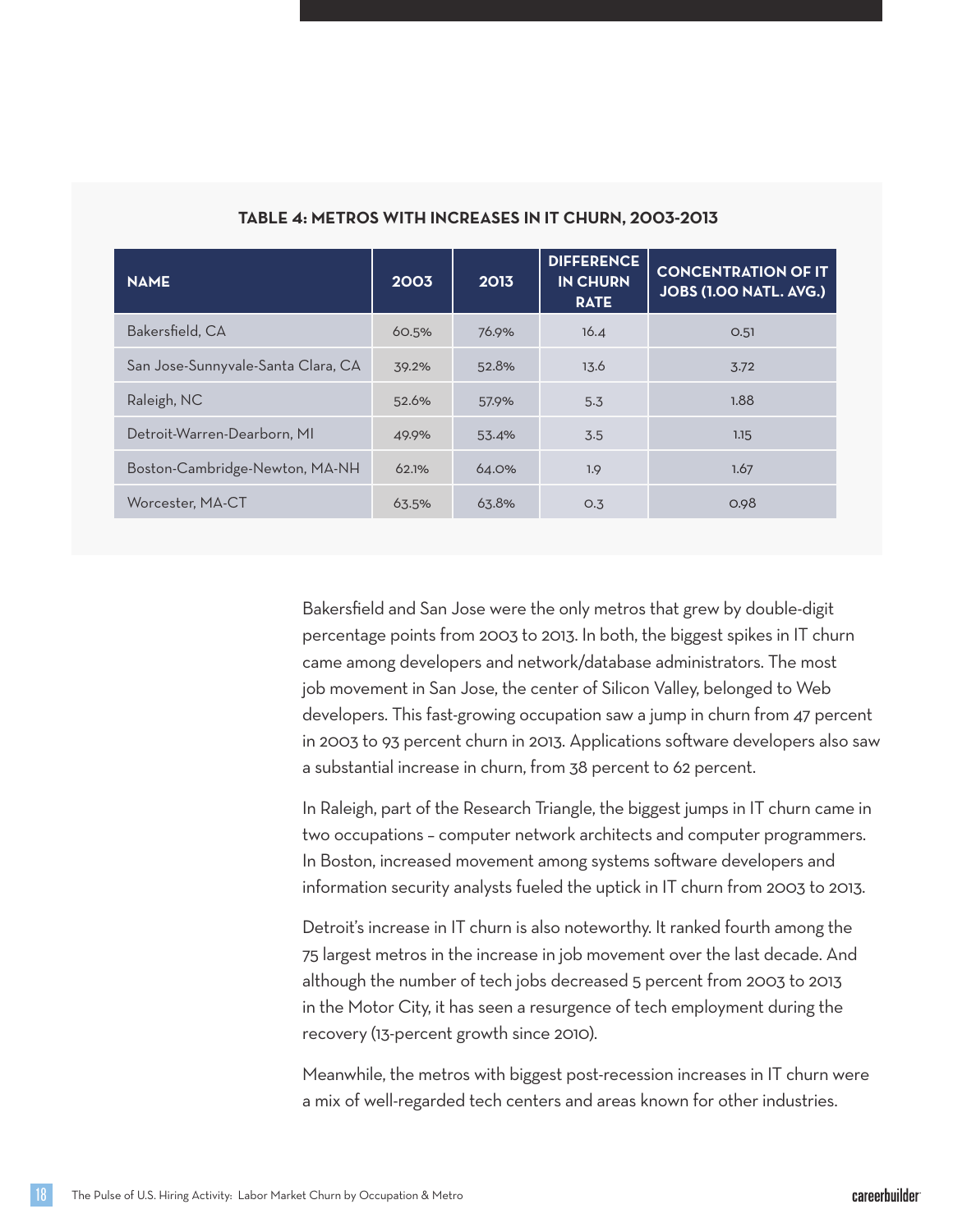Bakersfield had the biggest spike in annual churn from 2010 to 2013 (54 percent to 77 percent). San Jose and Grand Rapids were the only other two metros that experienced double-digit percentage point increases, while Memphis, Raleigh, and Orlando also showed strong growth.



#### **FIGURE 6: METROS WITH THE BIGGEST INCREASES IN IT CHURN, 2010-2013**